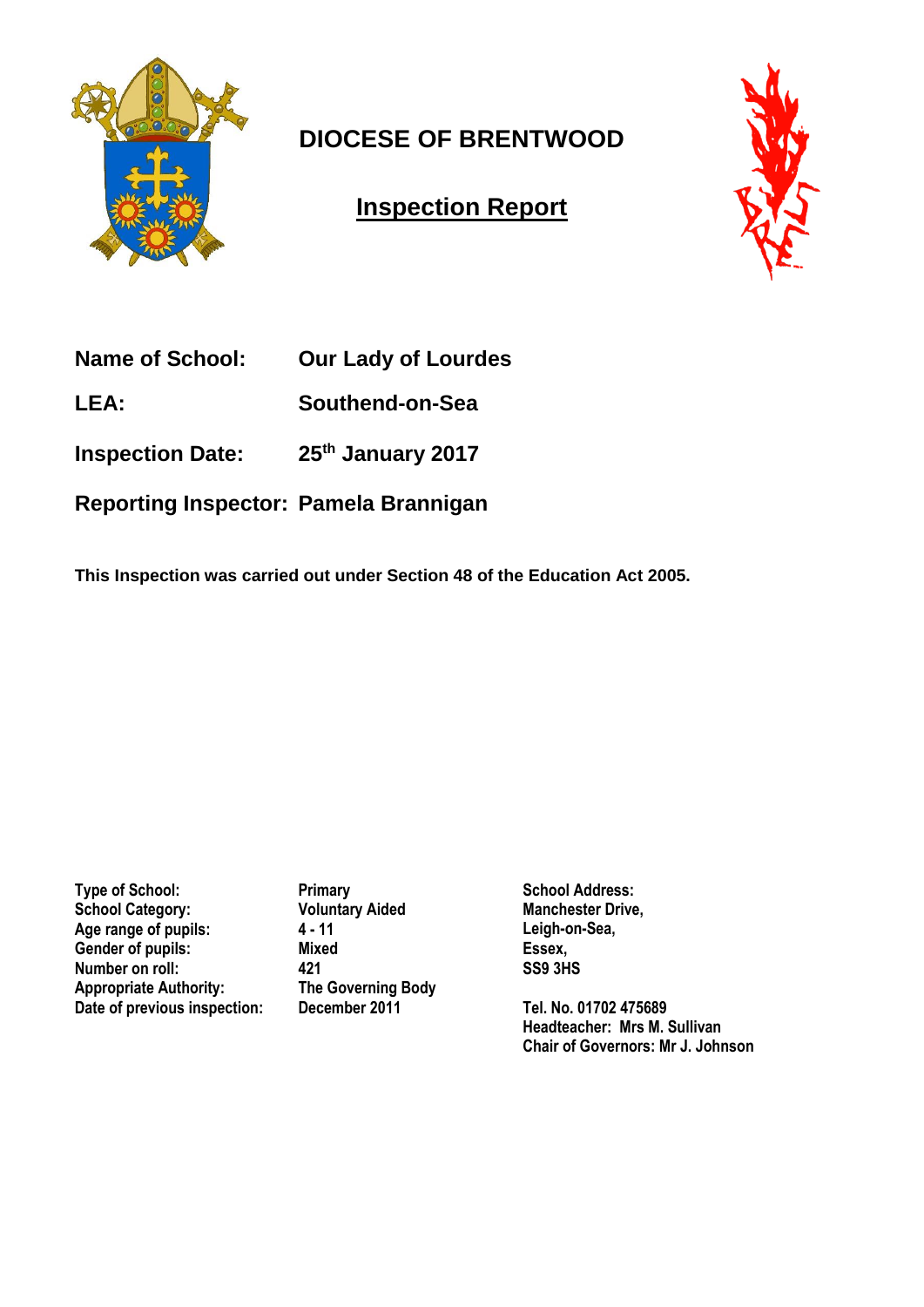### **Information about the school**

Our Lady of Lourdes Catholic Primary School in Leigh-on-Sea, Essex in the diocese of Brentwood is a two form entry school which serves the parishes of Our Lady of Lourdes, Leigh; St Peter's, Eastwood and St Helen's Westcliff. There are currently 421 pupils aged 4-11 on roll. Most pupils come from White British backgrounds with a small number for whom English is a second language. Almost 99% of pupils are Catholics as are 75% of teachers, ten of whom have the CCRS or equivalent qualification. The proportion of pupils with special needs is below the national average. The school is part of a wellestablished Deanery group.

### **Key grades for inspection**

1: Outstanding 2: Good 3: Requires improvement 4: Inadequate

### **Overall effectiveness of this Catholic school Grade 1**

Our Lady of Lourdes is an outstanding Catholic school with a Catholic ethos which is evident in its daily life. Prayer and worship are central to its work. Pupils are given many opportunities for spiritual and moral development through the curriculum and the wider life of the school. The quality of pupils' learning and progress in religious education is very good as are the standards of attainment. There is careful monitoring of teaching, learning, and assessment. Governors know the school well and offer an excellent level of challenge and support. Pastoral care is very good and shared with the local parish priest who is also a governor, as well as all staff. Relationships within the school and with the parishes are very good and pupils feel well cared for and supported in their learning. The response to the parents' questionnaire indicated that an overwhelming majority are very happy with religious education and the Catholic life of the school.

The school has a very good capacity for sustained improvement. The last inspection in 2011 identified the school as outstanding with three areas for development linked to assessment, target setting and the continuation of close involvement with parents and families. All three areas have been addressed although lack of space prevents parents being invited to liturgies held in school. However, families are always invited to Masses and other celebrations held in the parish church and attendance is good. The headteacher continually reviews practice and has put in place initiatives to further enhance provision and opportunities for pupils. The deputy headteacher who is also subject leader for religious education has produced a comprehensive and wide ranging action plan to sustain effectiveness and put in place further developments. All staff are well supported through in-service sessions and moderation when work is assessed and levelled. Regular monitoring is ensuring that teaching is constantly improving and well differentiated.

The quality of self-evaluation is very good. The school documentation is accurate and gives a comprehensive analysis of the Catholic life of the school and religious education. The curriculum which follows the 'Come and See' programme enables pupils to make connections between faith and their own lives. Staff are encouraged to improve their skills through training and embarking on the CCRS course. There are good links with local deanery schools including the Catholic secondary schools to which most pupils transfer at the end of Key Stage 2.

The current leadership has a very good capacity to maintain effectiveness. The headteacher shows outstanding leadership of a Catholic community and is well supported by her deputy. Members of the governing body have a wide range of expertise and a good knowledge of the everyday life of the school. They visit frequently and liaise with senior leadership and subject leaders. Systems are in place to develop and strengthen initiatives which are leading to very good outcomes for all pupils.

### **What the school should do to improve further**

- Continue to implement the areas identified in the current religious education action plan
- Revise the moderated work file so all examples of pupils' work illustrate the level of attainment being assessed.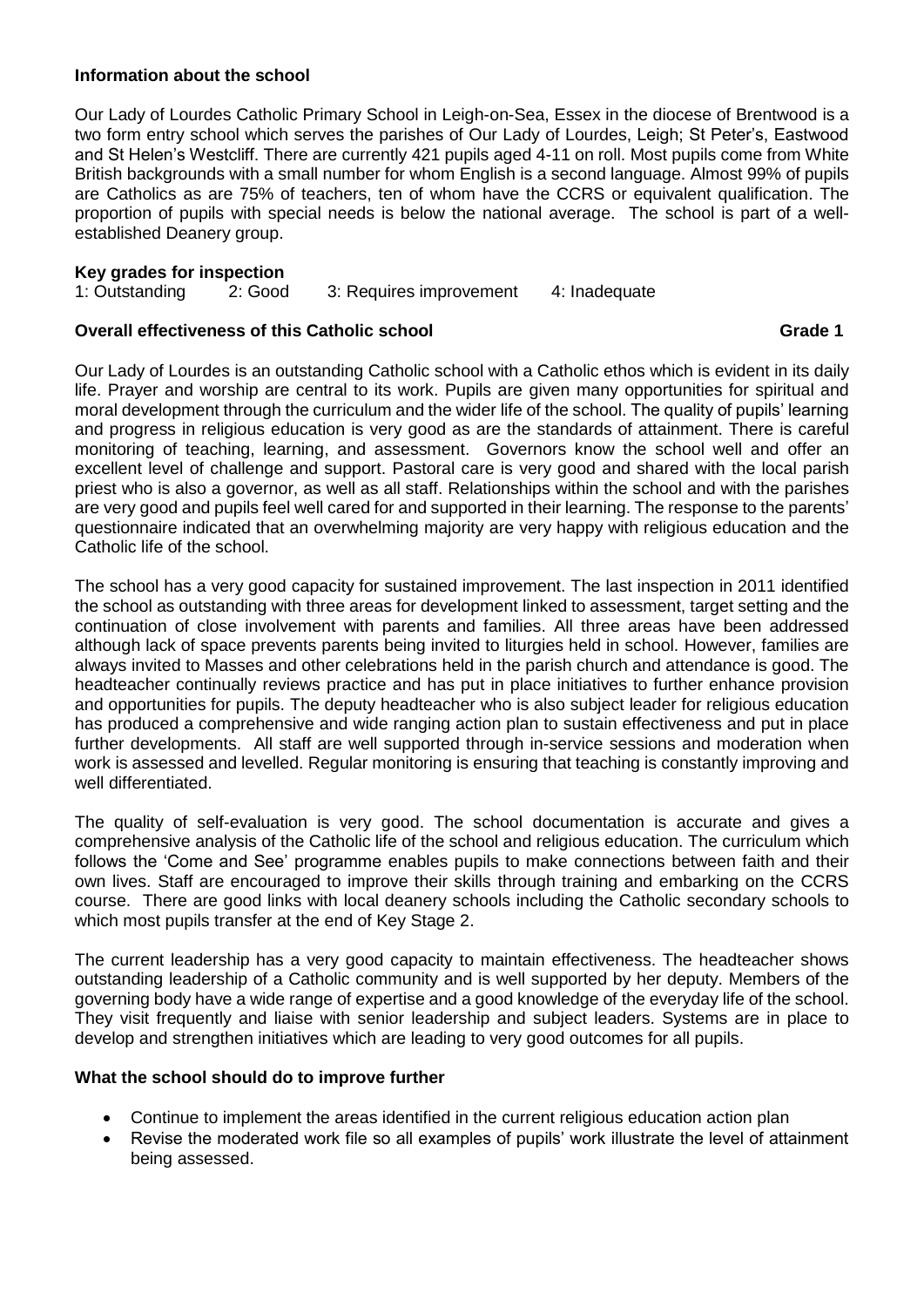### **Outcomes for pupils Grade 1** *Continued by Crade 1* **<b>***Grade 1 Grade 1*

Pupil achievement and progress in religious education are excellent. Pupils spoken to said they enjoy religious education and the wide range of activities involved. All pupils observed during the inspection worked well together and were keen to achieve. They have a good knowledge of scripture, the sacraments, Catholic teaching and moral issues appropriate to their age and abilities. All lessons observed were well planned with a range of interesting cross curricular activities. Pupils are given a very good foundation in Early Years classes which is built upon as they progress through the school. By the time pupils reach the end of Key Stage 2 they are working at a high level. On the day of the inspection Year 6 pupils in groups were interrogating aspects of the four gospels and noting key facts. They debated carefully using scripture to support their findings. Pupils were enthusiastic about this activity, listened to each other and compared their conclusions. Carefully differentiated support enabled all pupils to achieve well and make very good progress. Across the school workbooks are very well presented and show pupils' progress and coverage of the curriculum. Marking is positive with many examples of developmental and 'next steps' comments. Pupils are given an insight into other faiths which are taught well with a good range of resources.

Pupils make an outstanding contribution to the Catholic life of the school. They know the mission statement, 'At Our Lady of Lourdes Primary School we learn to live and love like Jesus, to help one another and treat everyone with kindness, tolerance, respect and understanding. God is always with us.' which is prominently displayed in every classroom. Pupils respond very well to opportunities to understand the needs of others in school and the wider community. They support a range of charities including Brentwood Catholic Children's Society, NSPCC and Great Ormond Street. They also have links to international education charities in Sierra Leone and Sri Lanka. Pupils spoken to were able to link support for the needy with the life and teachings of Jesus. They are given responsibilities to support the life of the school in a range of roles including as school council members, Year 6 prefects and headship team, Year 5 Guardian Angels and Year 4 Buddies. There are excellent links with the Our Lady of Lourdes parish with regular Masses and liturgies in school and in the church. In addition, the parish priest who is also a governor provides pastoral support for staff and pupils, comes in frequently and acts as an extra teaching resource. There are plans to introduce 'Mini Vinnies' to link with the parish St Vincent de Paul Society. The priest from St Peter's parish also visits the school. Pupils show consideration and respect for adults and each other. Behaviour is very good and pupils value the sense of care, friendship and community created within the school. They are aware of the support available to them and feel safe, cared for and know where to go when they need help. A school counsellor is available for pupils and families several days each week. Parents value the care given to their children and the good level of communication with staff. Responses to a questionnaire were positive with many appreciative comments including, 'This is an excellent school with a very strong Catholic ethos which underpins all aspects of school life. Our three children have been nurtured all the way through their time here.'

Prayer and collective worship are an integral part of school life. Pupils participate in prayer several times a day in their classrooms and understand the importance of reflection and meditation. They participate confidently in assemblies. During the inspection staff and pupils led a moving reflection on the Beatitudes which included role play and a prayerful response to Jesus' words to his disciples. Sacred dance and wonderful singing followed which involved several classes. Pupils were attentive and reverent throughout. The cycle of celebrations in school reflects the Church's liturgical year and enables pupils to understand how faith links to everyday experiences. They respond positively to opportunities to develop their faith journey through the preparation for Masses and other liturgies including a dramatic presentation of the Stations of the Cross, a May procession and a Christmas Nativity play. Pupils have a good grasp of religious terminology appropriate to their ages. They learn the traditional prayers of the Church including the Angelus at lunchtime as well as writing their own, many of which were seen during the inspection. There is also a Rosary group led by the prayer council. There are plans to set up a team of Liturgy prefects from Years 5 and 6 to give pupils even more opportunities to plan, lead, organise and evaluate their liturgies.

By the end of Key Stage 2 standards of attainment meet or exceed diocesan expectations and tracking indicates that all groups make very good progress. Teaching assistants make a valuable contribution to the learning of individuals and groups of pupils. School leadership gives religious education the same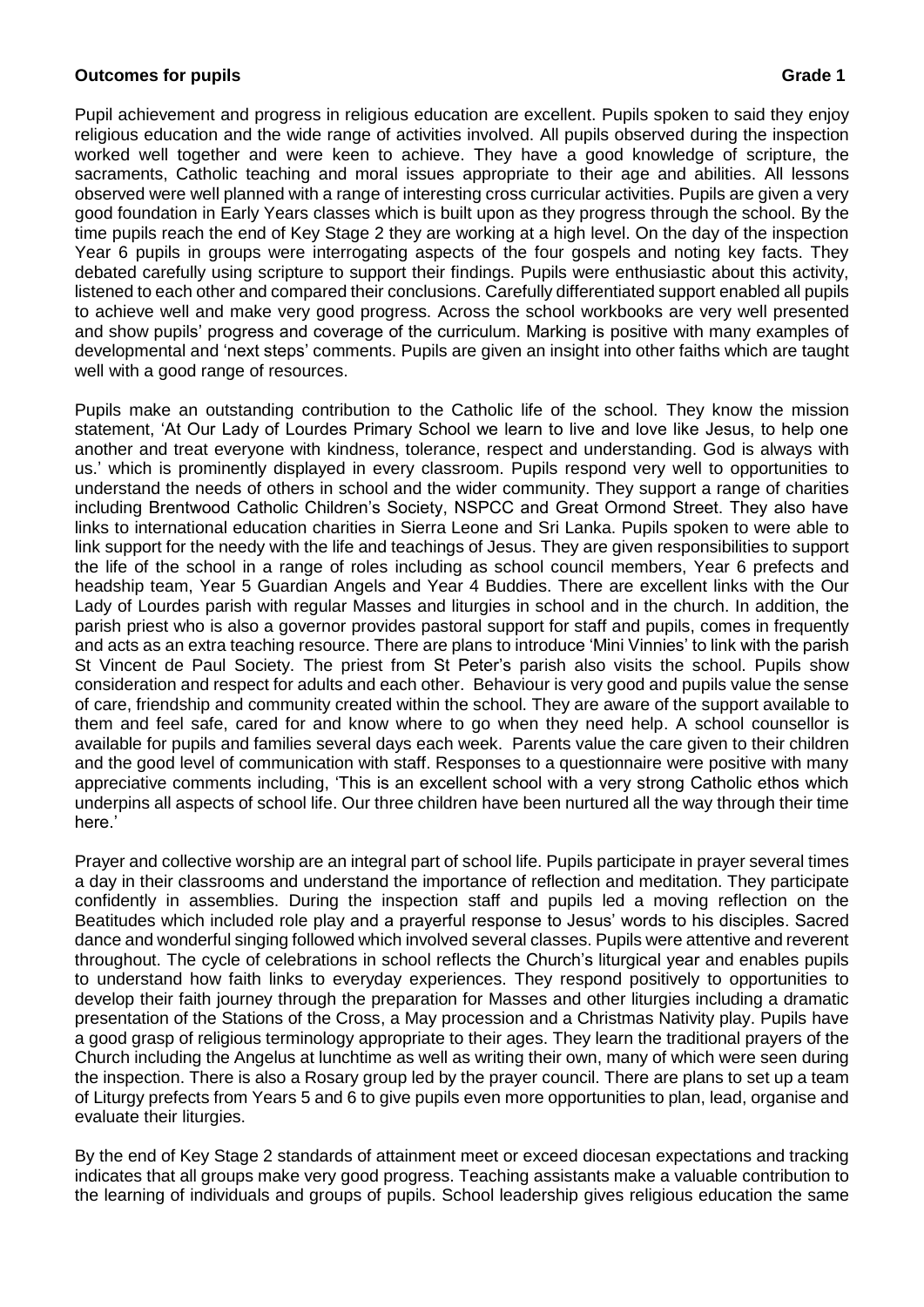importance as other core subjects and uses staff meeting time and in-service sessions to promote the continual development of the subject. **Leaders and managers Grade 1**

The headteacher and subject leader demonstrate excellent leadership through the way they promote, monitor and evaluate the provision for Catholic life and religious education. They communicate a clear Catholic vision to the whole community and are supported in this by staff and governors who are all committed to providing the best possible environment for the pupils. The Catholicity of the school is evident in displays around the school as well as in the classroom prayer areas. The headteacher leads a gospel assembly at the beginning of each week which supports pupils' moral and spiritual development. Leaders ensure there are good links with Brentwood diocese through attendance at conference and deanery meetings.

Governors demonstrate a high level of commitment to the Catholic life of the school. The recently appointed Chair of Governors, an ex headteacher, is an active member of the diocese for Catholic education and has rapidly informed himself about the life of the school and current challenges and developments. The link governor for religious education visits each term to meet the subject leader and discuss current developments. He then reports back to the main governing body to ensure everyone is up to date. Many other governors are of long standing and have a wide knowledge and understanding of the school. They are well informed about its life through the headteacher's report and visits to school events as well as meetings with senior leaders. Along with the headteacher they monitor the school's provision for prayer and worship as well as religious education. They participate in the compilation of the school development plan which is reviewed regularly at governors' meetings. Governors have accessed training provided by the diocese which has enabled them to evaluate aspects of the religious life of the school and to challenge and support effectively.

The subject leader for religious education has produced a targeted action plan and is well placed to support colleagues. Along with the headteacher she monitors religious education through workbook scrutiny, observing teaching and evaluating outcomes. Feedback after lesson observations is resulting in improvements in teaching and learning. Assessment is enabling pupils to demonstrate their knowledge of the relevant concepts. A portfolio of assessed and levelled work assists teachers as they make judgements about pupil attainment although some revision is necessary to ensure the higher levels of attainment are illustrated.

School leaders ensure that Our Lady of Lourdes School is a welcoming community where everyone is respected and valued. The school offers a range of extra-curricular activities and participates in local community events. There are good links with other diocesan schools through the deanery group. Provision for spiritual development ensures that pupils are able to reflect on their own lives and experiences. Parents are kept well informed about their children's welfare and progress through regular meetings. They also receive information about religious education through curriculum information newsletters and the recently updated website.

### **Provision Grade 1**

The quality of teaching and learning in religious education is very good. During the inspection, lessons observed were good or better. Pupils are given an excellent start in Early Years which is built upon as they progress through the school. Lessons are planned with clear learning intentions and a wide range of engaging activities. All groups of pupils make very good progress and behaviour for learning is excellent. Teachers respond well to pupils' comments and take opportunities to extend knowledge and develop understanding. In all year groups well differentiated tasks enable pupils to work with enthusiasm and interest. Good support by teaching assistants is a feature of many lessons. Marking is positive with 'next steps' comments giving pupils suggestions of ways to improve. There is every indication that current very good standards are likely to be maintained.

The quality of the religious education curriculum is very good. At least 10% of curriculum time is devoted to religious education. The programme 'Come and See' has been implemented throughout the school and is now embedded. It is enhanced by 'Journey in Love' materials and very good parish links including visits to the parish church. In addition, teachers' good subject knowledge enables them to enhance the curriculum through examples from their own lives and the wider world. There are good quality resources